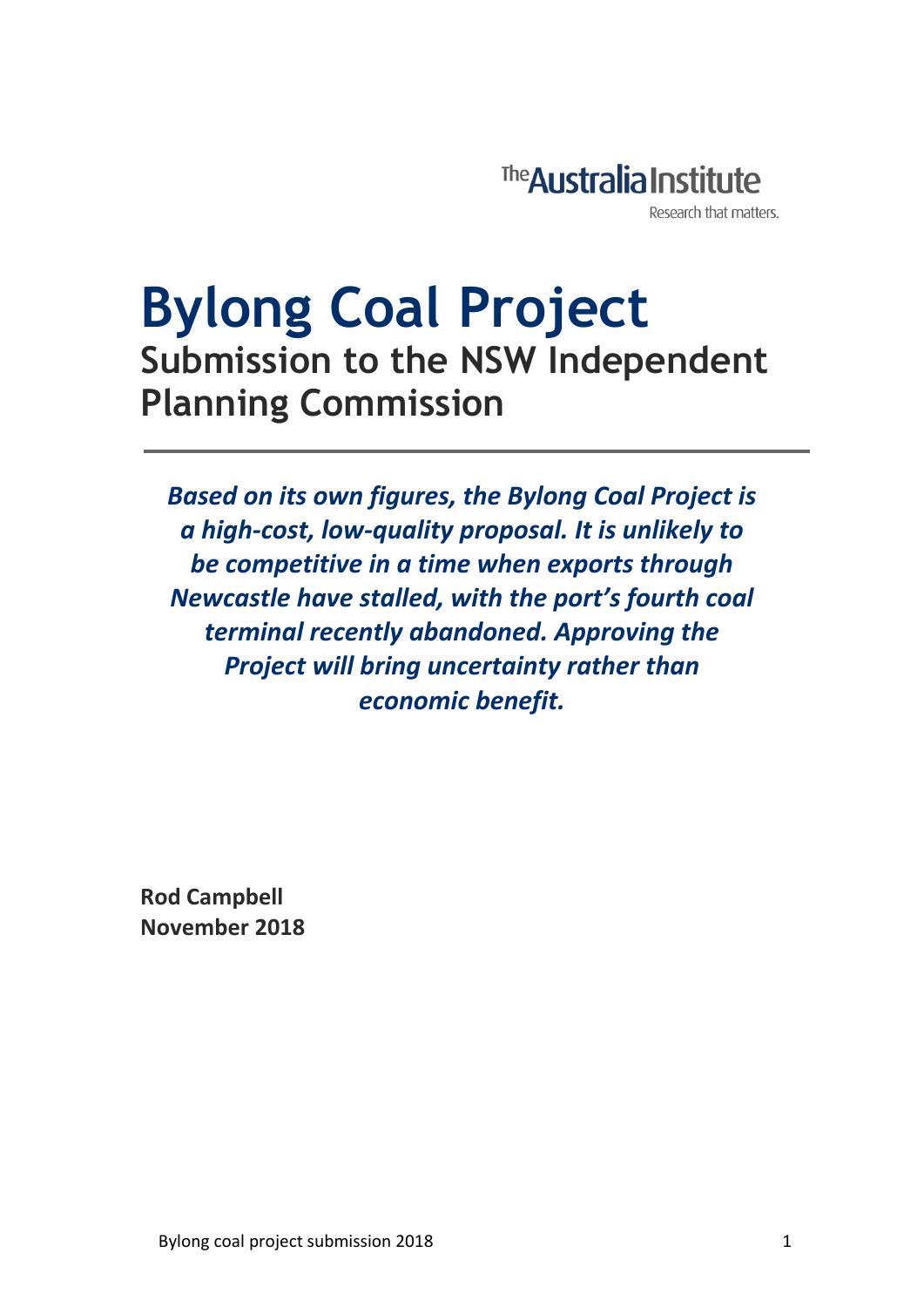### **ABOUT THE AUSTRALIA INSTITUTE**

The Australia Institute is an independent public policy think tank based in Canberra. It is funded by donations from philanthropic trusts and individuals and commissioned research. We barrack for ideas, not political parties or candidates. Since its launch in 1994, the Institute has carried out highly influential research on a broad range of economic, social and environmental issues.

### **OUR PHILOSOPHY**

As we begin the 21st century, new dilemmas confront our society and our planet. Unprecedented levels of consumption co-exist with extreme poverty. Through new technology we are more connected than we have ever been, yet civic engagement is declining. Environmental neglect continues despite heightened ecological awareness. A better balance is urgently needed.

The Australia Institute's directors, staff and supporters represent a broad range of views and priorities. What unites us is a belief that through a combination of research and creativity we can promote new solutions and ways of thinking.

### **OUR PURPOSE – 'RESEARCH THAT MATTERS'**

The Institute publishes research that contributes to a more just, sustainable and peaceful society. Our goal is to gather, interpret and communicate evidence in order to both diagnose the problems we face and propose new solutions to tackle them.

The Institute is wholly independent and not affiliated with any other organisation. Donations to its Research Fund are tax deductible for the donor. Anyone wishing to donate can do so via the website at [https://www.tai.org.au](https://www.tai.org.au/) or by calling the Institute on 02 6130 0530. Our secure and user-friendly website allows donors to make either one-off or regular monthly donations and we encourage everyone who can to donate in this way as it assists our research in the most significant manner.

Level 1, Endeavour House, 1 Franklin St Canberra, ACT 2601 Tel: (02) 61300530 Email[: mail@tai.org.au](mailto:mail@tai.org.au) Website: [www.tai.org.au](http://www.tai.org.au/)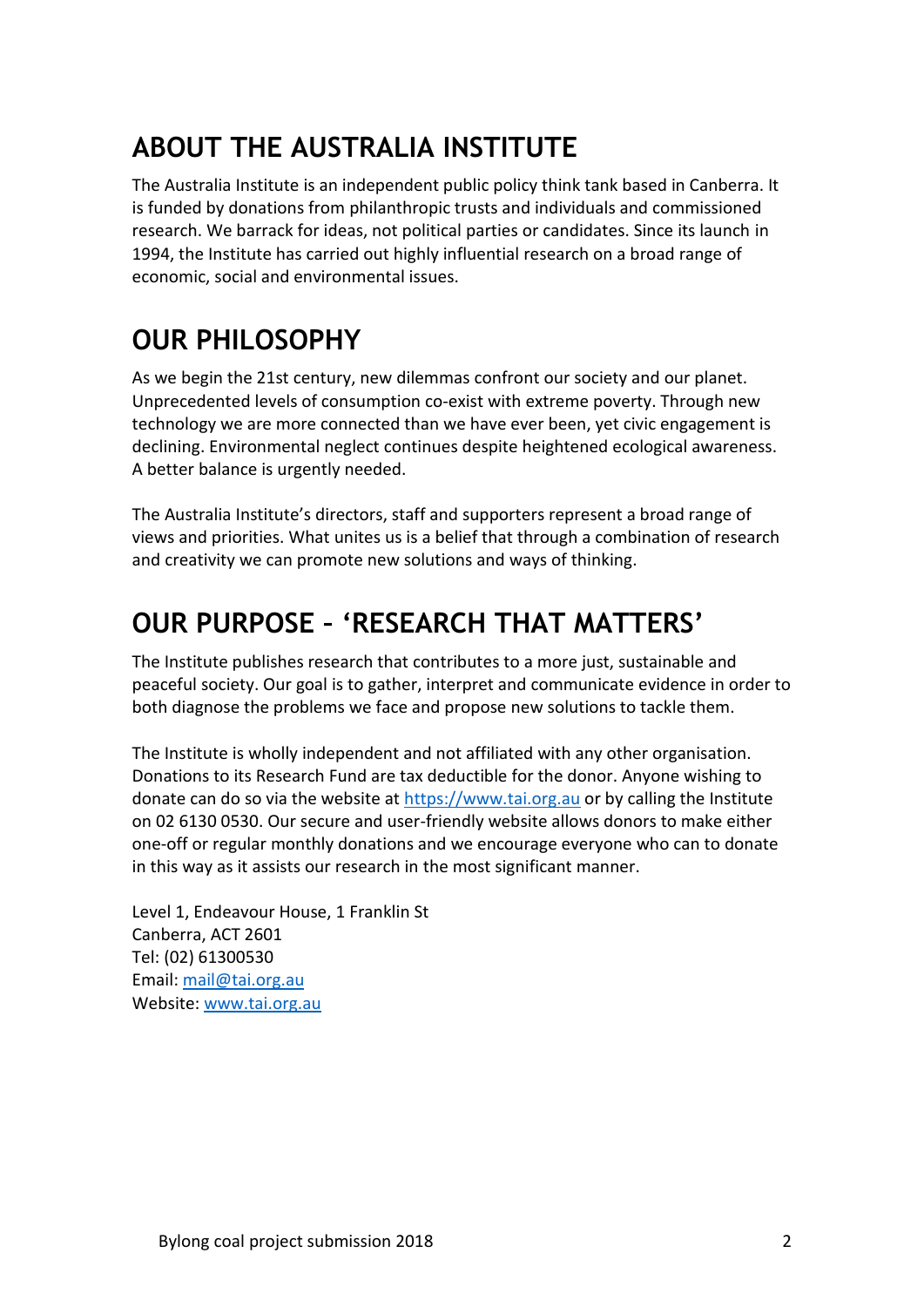## **Summary**

The Bylong Coal Project (**Project**) is a proposal for a new mine in the NSW Bylong Valley. It would be the first mine in the valley and produce around 4 million tonnes of coal per year. It is proposed by Korean company, KEPCO.

Based on the proponent's own analysis it would be a high-cost mine with relatively low-quality coal. The Project would be financially unviable at Federal Treasury's long term coal price forecast of \$AUD80 per tonne. While thermal coal prices are currently above this level, the longer term outlook is poor as climate policy comes into effect and the economics of renewable energy improves.

Arguments that KEPCO will develop the mine regardless of its viability as it could sell the coal to itself do not make sense from an economic or financial perspective. A firm will buy from the market rather than use their own supply when it is cheaper to do so.

KEPCO's economists evade this issue by focusing their sensitivity analysis on the potential value of coal royalties to NSW. This analysis assumes operators are willing to operate at a loss. A more likely outcome would see operators cease operations temporarily or permanently. This could drastically reduce, or eliminate entirely, any royalty payments and economic benefits to NSW.

International coal demand has declined, with the most relevant local impact being the cancellation of Newcastle's fourth coal terminal, T4. Port owners and operators do not expect NSW coal exports to increase substantially. Further, NSW has approved projects with large volumes of coal for export. Not all of it will be exported, meaning that production from the Project will to some degree come at the expense of other mines.

The economic consultants to the T4 project based their assessment of that project on an assumption that almost 200 million tonnes of coal would be shipped by the proponents in 2017. Instead, they shipped just 105 million tonnes.

The consultants to the Project are the same consultants that worked on T4 and have previously produced overly-optimistic financial analysis other projects.

Several economic modelling exercises have estimated the Project could generate anywhere between zero and 830 jobs in the local area. However, there is no indication as to what local labour market conditions are like or what they might be like in the future. This is because the modelling exercises are entirely desktop based, with no data collected from the locality.

A claim by one of Bylong's consultants that the project could make the local region \$4,866 million better off is misleading. This is 16 times greater than another estimate by a consultant to the Project.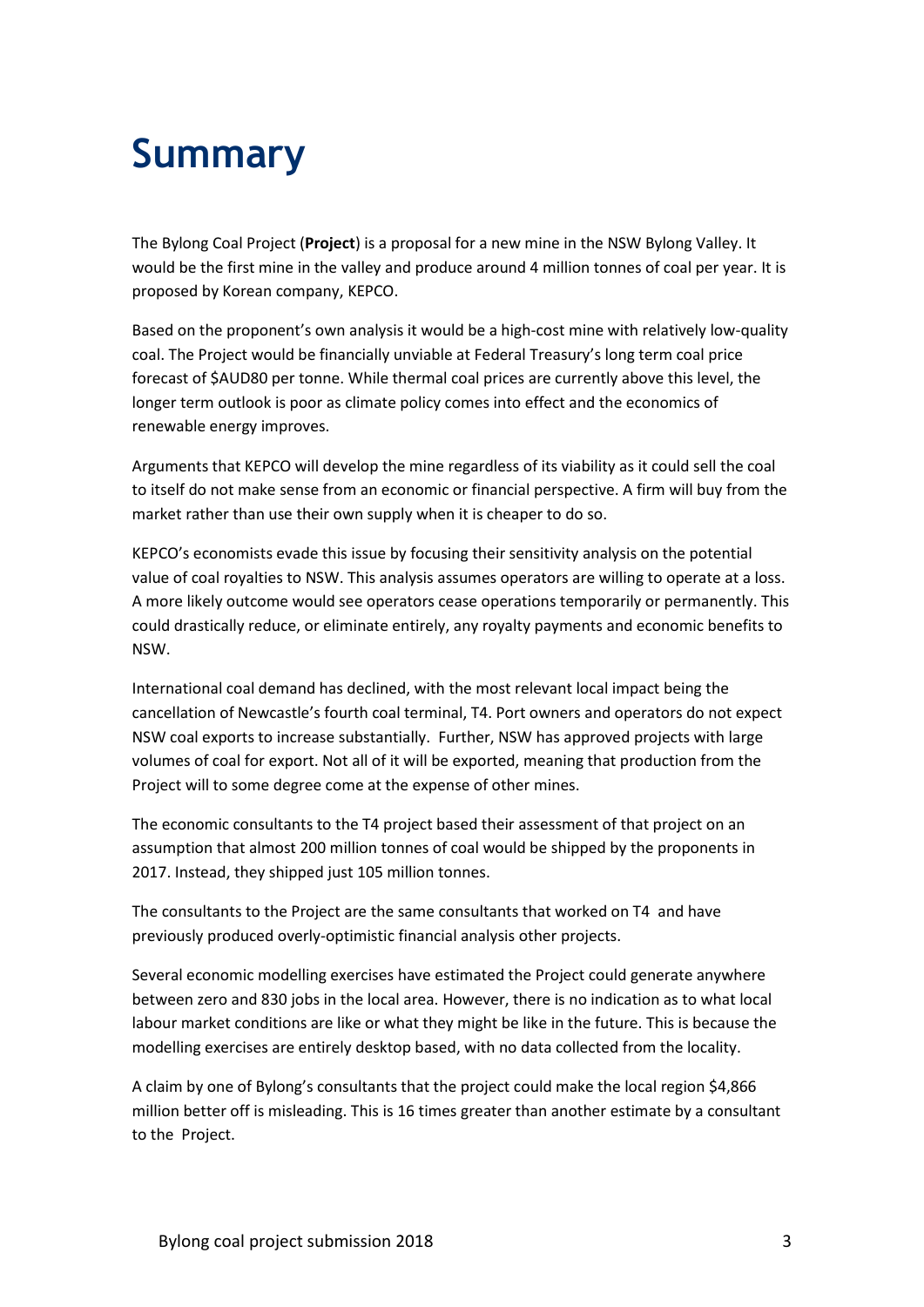Approving the Project will bring uncertainty rather than benefit. This uncertainty brings costs for the local community.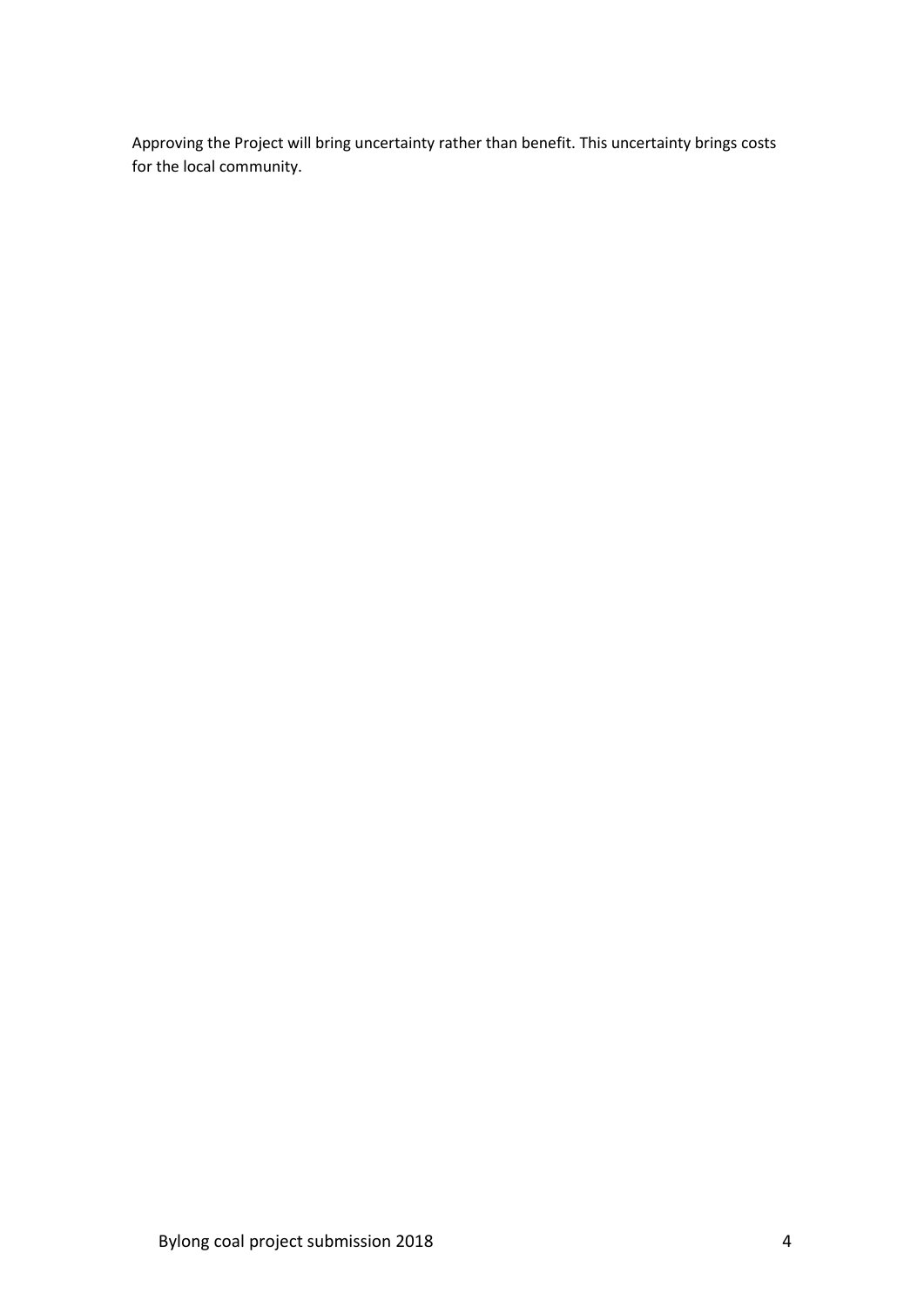### **Introduction**

The economic case for the Project was weak in 2015 when The Australia Institute's submission highlighted that the project would be financially unviable at Federal Treasury's long term coal price forecast of  $$AUD80$  per tonne.<sup>1</sup> While thermal coal prices are currently above this level, the economic case for the project has gotten worse, not better.

Internationally, demand for thermal coal has plateaued as climate policy begins to take effect and the economics of renewable energy has rapidly improved. This was noted by the International Energy Agency in the 2017 World Energy Outlook, due to be updated this month:

*Against a background of falling coal use in Europe, the United States and China, global coal demand fell by 2% in 2016, for the second year in a row.*<sup>2</sup>

Despite this, NSW has approved large volumes of coal production based on claims of indefinitely increasing coal demand and for coal shipped through Newcastle.

The changed outlook for thermal coal is most evident locally in the cancelation of Newcastle's fourth coal terminal, T4. It is clear to the port owners and operators that NSW coal export volumes will not rise substantially in the foreseeable future. Rather than all NSW miners benefiting from growth, they will instead compete against each other for a slice of a shrinking pie.

Based on the EIS documents, Bylong is a high-cost mine, with relatively low quality coal looking to commence operations at a time when the world is trying to phase out coal-fired power. Approving the project is unlikely to lead to significant economic benefit, but will impose uncertainty on the local community over potential start dates, the longevity of the project and the ability of eventual owners/operators to fund its site rehabilitation obligations and other liabilities.

<sup>1</sup> <sup>1</sup> Campbell (2015) *Bylong Coal Project: Submission on Environmental Impact Statement, Appendix AE Economic Assessment*,

<http://www.tai.org.au/sites/defualt/files/TAI%202015%20Bylong%20coal%20submission%20FINAL.pdf>

<sup>2</sup> IEA (2017) *World Energy Outlook*,<https://www.iea.org/weo/>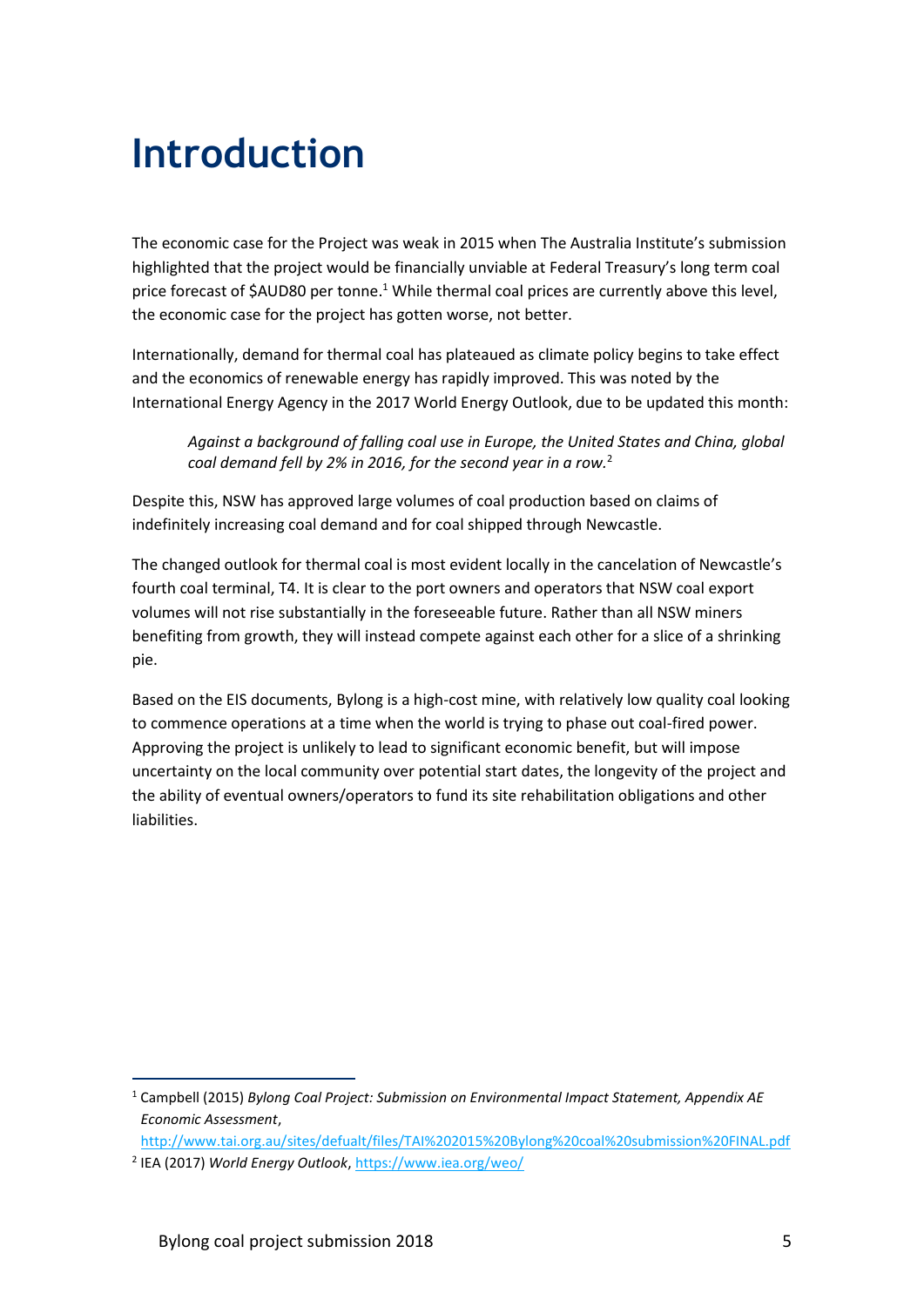# **Finances and history of the project**

According to the original economic assessment of the Bylong Project, the proponents KEPCO bought rights to the site in December 2010.<sup>3</sup> At that time, coal prices were around \$USD120 per tonne and international demand had been growing strongly for a decade.<sup>4</sup>

By 2015 however, prices had declined. The project's economic assessment was based on prices of \$AUD100 per tonne, despite prices being around \$AUD80 at the time, which is Federal Treasury's long term forecast price for thermal coal.<sup>5</sup> The Australia Institute's 2015 submission on the Bylong Project showed that at a coal price of \$AUD80 per tonne the production schedule in the EIS would yield present value revenue of \$3,238 million, while present value costs reached \$3,226 million. Accounting for royalty payments of present value \$220 million would leave producer surplus at negative \$307 million.<sup>6</sup>

This shows that based on the EIS, the project is not financially robust and has relatively high costs. The changes proposed to the Project are unlikely to change this conclusion result given that they slightly delay and reduce production volumes.<sup>7</sup>

The financially marginal nature of the project is compounded by relatively low coal quality. Relative to other NSW mines it is of low energy content and high ash, as shown in the proponent's response to PAC documents:

j

<http://www.tai.org.au/sites/defualt/files/TAI%202015%20Bylong%20coal%20submission%20FINAL.pdf>

<sup>3</sup> Gillespie Economics (2015) *Bylong Coal Project Economic Impact Assessment*, [http://www.majorprojects.planning.nsw.gov.au/index.pl?action=view\\_job&job\\_id=6367](http://www.majorprojects.planning.nsw.gov.au/index.pl?action=view_job&job_id=6367)

<sup>4</sup> IndexMundi (2018) *Coal, Australian thermal coal Monthly Price*, <https://www.indexmundi.com/commodities/?commodity=coal-australian&months=120>

<sup>5</sup> Bullen et al (2014) *Long-run forecasts of Australia's terms of trade*,

http://www.treasury.gov.au/~/media/Treasury/Publications and Media/Publications/2014/Long run forecasts of Australias terms of trade/Documents/PDF/long\_run\_tot.ashx

<sup>6</sup> Campbell (2015) *Bylong Coal Project: Submission on Environmental Impact Statement, Appendix AE Economic Assessment*,

 $7$  Gillespie Economics (2018) Bylong Coal Project: Revision to project mine plan economic impact assessment,

[https://majorprojects.accelo.com/public/4156623d554e7256365dfc0ab581b992/Appendix%20L%20Ec](https://majorprojects.accelo.com/public/4156623d554e7256365dfc0ab581b992/Appendix%20L%20Economic%20Impact%20Assessment%20for%20Revised%20Mine%20Plan.pdf) [onomic%20Impact%20Assessment%20for%20Revised%20Mine%20Plan.pdf](https://majorprojects.accelo.com/public/4156623d554e7256365dfc0ab581b992/Appendix%20L%20Economic%20Impact%20Assessment%20for%20Revised%20Mine%20Plan.pdf)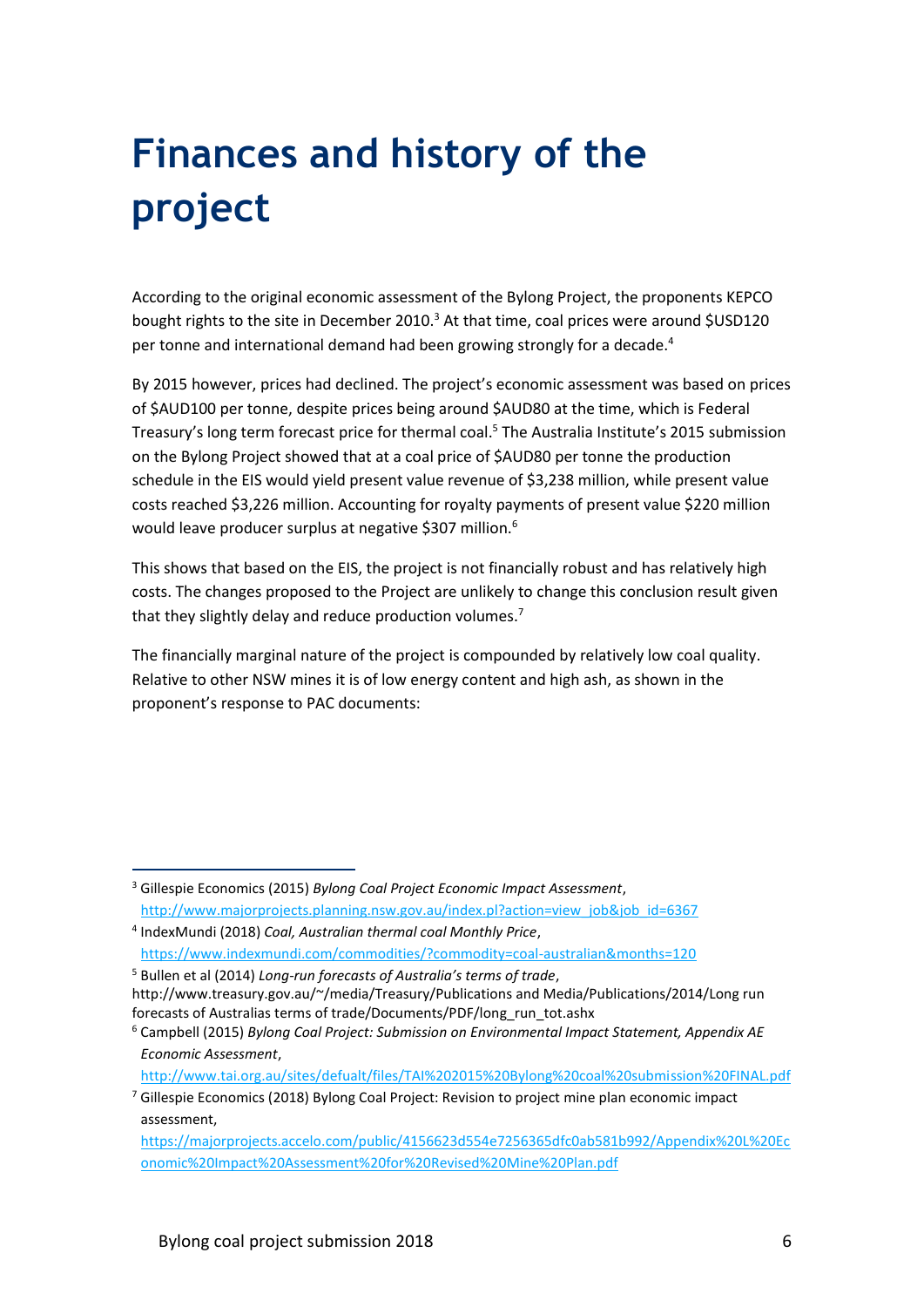#### **Figure 1: Bylong and other NSW mine coal specifications:**

| Mine                          | <b>Specific Energy</b><br>(kcal/kg, GAR) | Ash<br>(air dried %) | <b>Total Moisture</b><br>(%) |  |
|-------------------------------|------------------------------------------|----------------------|------------------------------|--|
| <b>Bylong</b>                 | 5,700-6,000                              | 16                   | 11                           |  |
| Ulan                          | 6,300-6,400                              | 14                   | 9                            |  |
| Wilpinjong                    | 6,400                                    | 15                   | 9                            |  |
| Hunter Valley Open Cut (HVOC) | 6,300-6,850                              | 13.5                 | 10                           |  |
| Moolarben                     | 6.500-6.100                              | $17 - 20$            | <b>NA</b>                    |  |
| Whitehaven                    | 6,330                                    | 10                   | 9.5                          |  |
| Rolleston                     | 5,970                                    | 7.5                  | 16                           |  |

#### Source: JT Boyd (2018) Review of integrated Bylong Project, p6-19

While Boyd goes on to list KEPCO generators that can use still lower quality coal, the fact remains that this is a new, high-cost mine with relatively low-quality coal that will face difficulty competing with other Australian and international mines.

### **Implications of high costs and low quality**

Rather than contesting the high-cost nature of the project, or discussing its implications, Gillespie Economics write about:

*The perversity a scenario in which a proponent would invest a significant*  component of a \$1.3B Project investment and then abandon it.<sup>8</sup>

Gillespie Economics misrepresent the situation. At this point the company is simply seeking approval, not making major capital investment. If approval is granted the company may decide to invest in the project, or it may not. It may try to sell the project, or keep it in case coal prices remain high. The project might be further modified to reduce costs, its operation may be sporadic rather than consistent, or the project may become a stranded asset.

Arguments that KEPCO will develop the mine regardless of its viability as it could sell the coal to itself do not make sense from an economic or financial perspective. In my opinion a firm will buy from the market rather than use its own supply when it is cheaper to do so. In my opinion no rational firm would pursue a more expensive supply option unless there was a compelling argument around security of supply. Given the abundant supply available in world markets, there is no reason why KEPCO would do this.

In their response to the earlier Planning Assessment Commission comments, Gillespie Economics do not address whether the project is likely to operate consistently by limiting the sensitivity analysis to the value of coal royalties and minor benefits accruing to NSW. Table 1 in

1

<sup>8</sup> *Gillespie Economics* (2018) Response to the Planning Assessment Commission's comments on the Economic Impact Assessment of the Bylong Coal Project, p20, [http://www.majorprojects.planning.nsw.gov.au/index.pl?action=view\\_job&job\\_id=6367](http://www.majorprojects.planning.nsw.gov.au/index.pl?action=view_job&job_id=6367)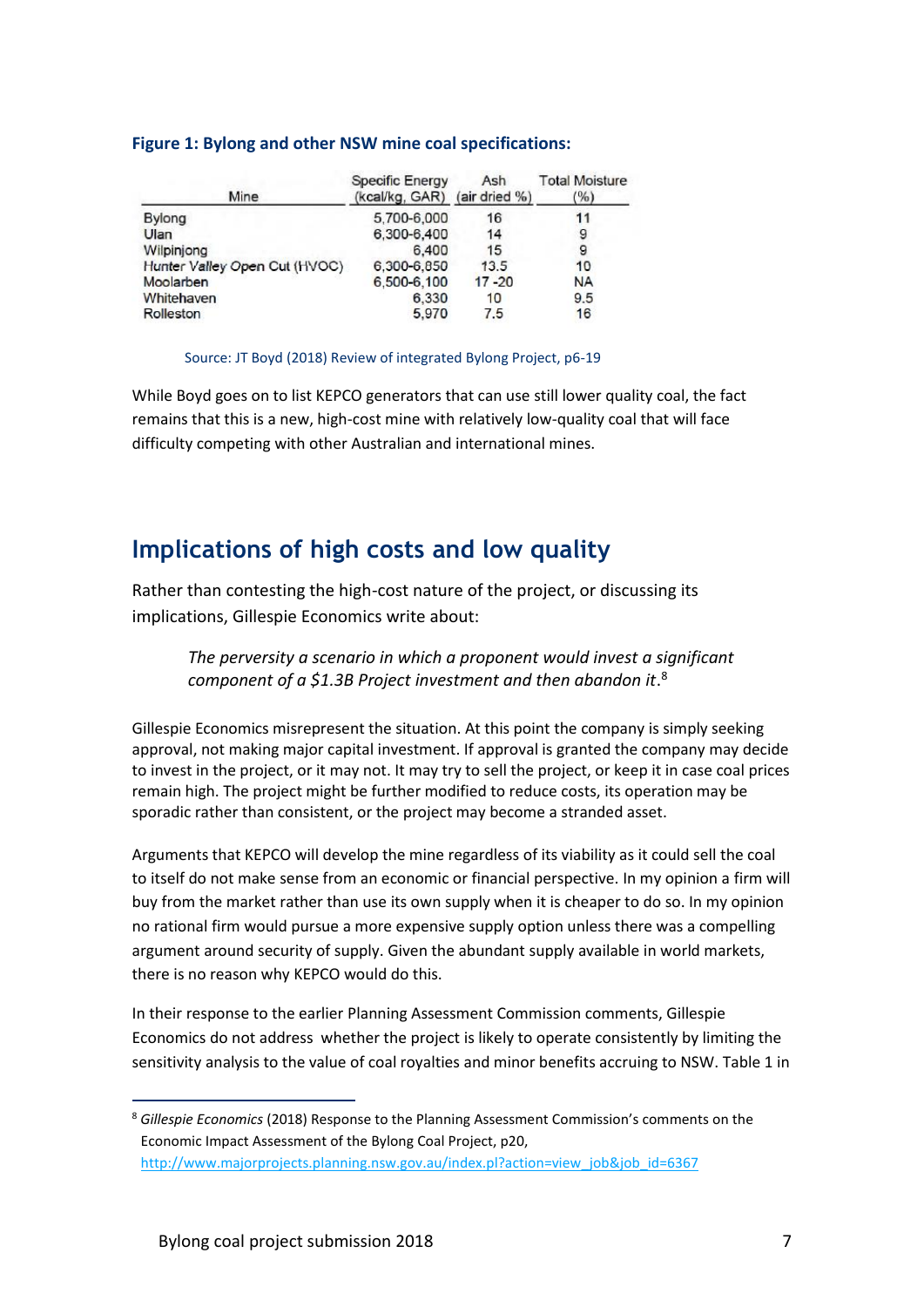the response document considers royalty payments at various coal prices and discount rates, finding that no matter what the coal price or the discount rate, the project would always pay royalties in the hundreds of millions of dollars:

|                         | 4% Discount Rate    | <b>7% Discount Rate</b> | 10% Discount Rate   |
|-------------------------|---------------------|-------------------------|---------------------|
| <b>CENTRAL ANALYSIS</b> | 465 (426 royalties) | 315 (290 royalties)     | 220 (205 royalties) |
| <b>INCREASE 30%</b>     |                     |                         |                     |
| AUD coal value          | 629 (554 royalties) | 425 (377 royalties)     | 299 (267 royalties) |
| <b>DECREASE 30%</b>     |                     |                         |                     |
| AUD coal value          | 303 (298 royalties) | 207 (203 royalties)     | 147 (144 royalties) |

#### **Figure 2: Gillespie Economics January 2018 sensitivity analysis**

Table 1 - RTS Additional NSW CBA Sensitivity Testing (Present Value \$Millions) (Excluding Non-Market Employment Benefits)

Source: Gillespie Economics (2018) Response to the Planning Assessment Commission's Comments on the Economic Impact Assessment, p8

What is omitted here is disclosure that at these lower prices the project will lose money for its proponents and in fact be likely to cease operations temporarily or permanently. This could drastically reduce, or eliminate entirely, any royalty payments and economic benefits to NSW. This sensitivity analysis does not provide decision makers with a realistic idea of project benefits at lower coal prices as it ignores the project's high costs and un-competitiveness at lower coal prices.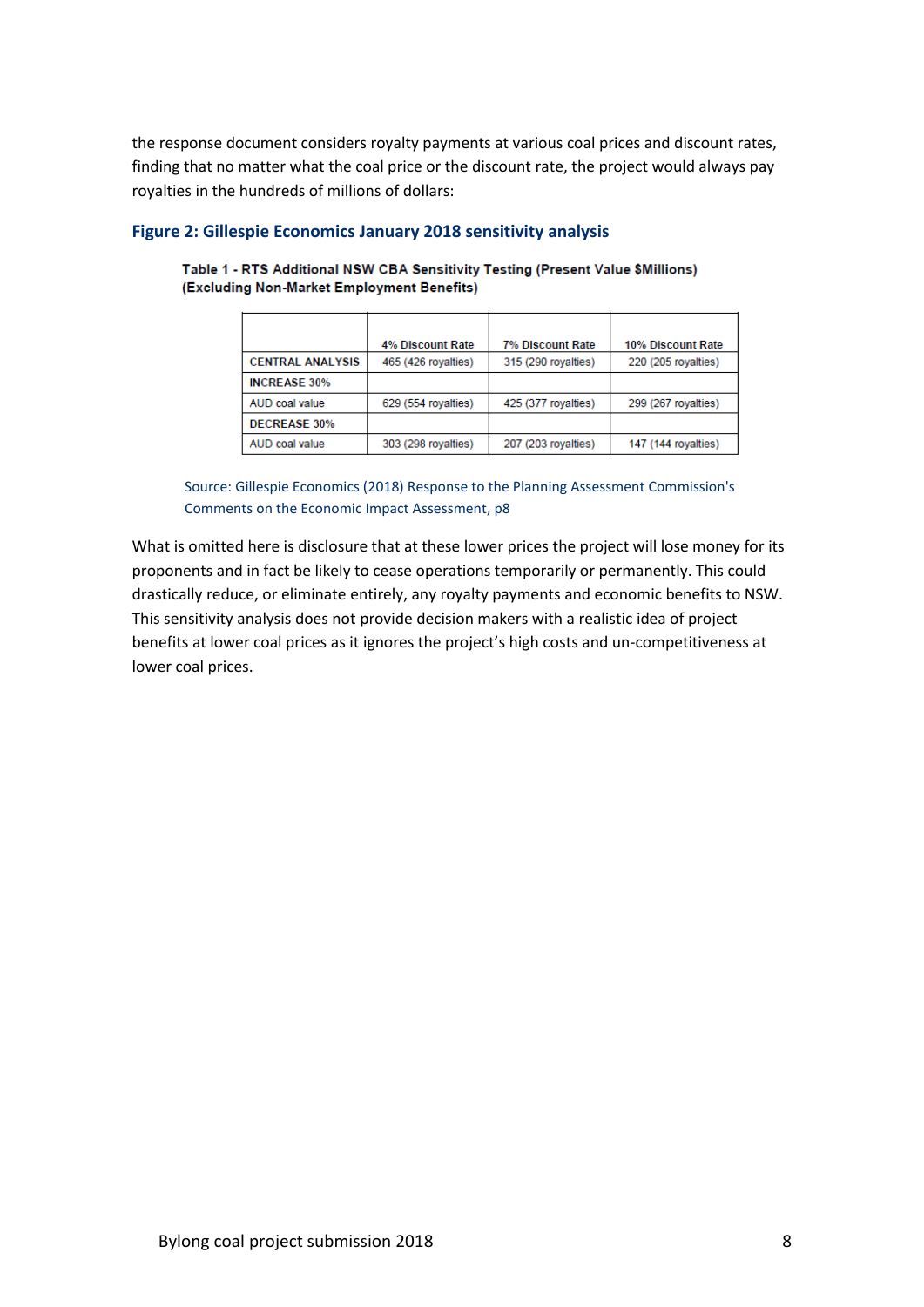# **Global coal trends and local implications**

As quoted above, the International Energy Agency points out that international coal demand has declined for several years in a row. It is clear that demand has plateaued as climate policies are implemented globally and the economics of renewable energy and storage improves.<sup>9</sup>

The proponent's economic assessments, however, are based on assumptions of future coal demand growth. For example, the JT Boyd review claims "coal demand for power will increase by 90 million tonnes of coal equivalent or 10%...in 2040".<sup>10</sup> JT Boyd focuses on the IEA's 2016 'New Policies Scenario' despite:

- Australia's commitment to the Paris Agreement being in line with the IEA's 'Sustainable Development' Scenario, which sees coal demand reduce by 75% in 2040.
- The Boyd report is dated 15 December 2017, a month after the 2017 IEA report came out with less optimistic coal figures.

While Gillespie Economics' reports on the Bylong Project do not discuss the wider coal market context, that consultant has a history of optimistic predictions of the coal market, as discussed below. This was most evident in Gillespie Economics' assessment of the Port of Newcastle Terminal 4 project.

### **Terminal 4 cancelation**

1

T4 was officially abandoned in May 2018, because:

*The bullish predictions of coal demand that led PWCS to plan for the port's fourth terminal never eventuated, meaning the Port of Newcastle has more than 20 per cent spare capacity at the existing three loaders… <sup>11</sup>*

These bullish predictions were made by Gillespie Economics, the consultants to both T4 and Bylong Coal. Gillespie Economics forecast that demand for coal through Newcastle would reach increase from current levels of around 170 million tonnes per year, to 325 million tonnes

<sup>9</sup> Many examples and discussion can be found in IEA (2018) *World Energy Outlook*, <https://www.iea.org/weo/>

<sup>&</sup>lt;sup>10</sup> JT Boyd (2018) Review of integrated Bylong Project, p6-6

<sup>11</sup> Kirkwood and Kelly (2018) *Controversial fourth Newcastle coal loader now history*  <https://www.theherald.com.au/story/5440760/pwcs-officially-cancels-t4-coal-loader/>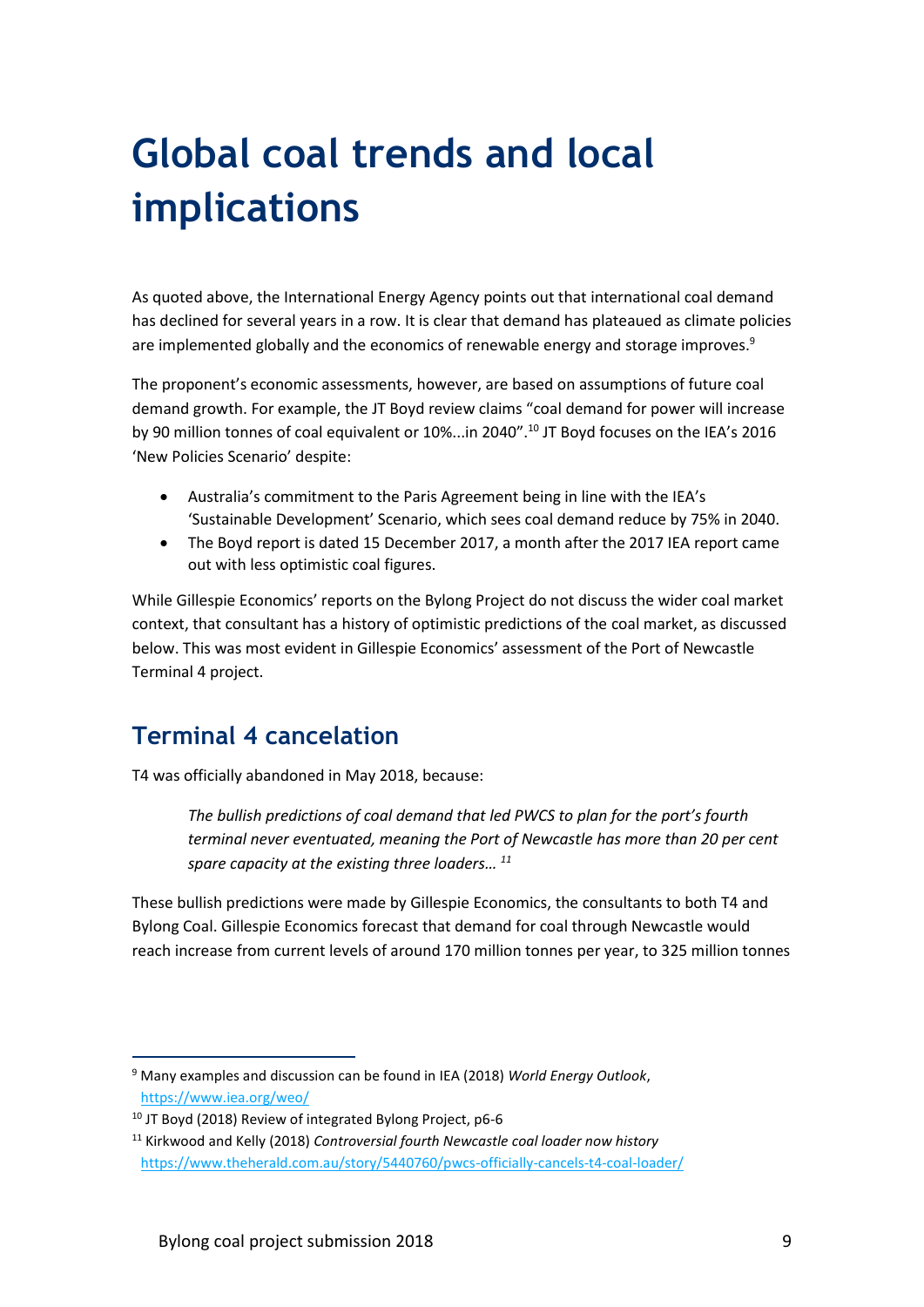per year by 2025.<sup>12</sup> The Port Waratah Coal Services (PWCS) terminals alone were expected to ship around 200 million tonnes in 2018:

#### **Figure 3: Gillespie Economics forecast of PWCS coal terminal capacity and demand**



Figure 2.1 - PWCS Coal Export Terminal Capacity and Forecast Producer Demand

#### Source: Gillespie Economics (2012) T4 Economic assessment, p10

Instead, PWCS shipped just 105 million tonnes in 2017, $^{13}$  similar to the level Gillespie Economics observed in 2011. Two points are relevant to consideration of the Bylong Project:

- Exports are not expected to reach current capacity of export facilities in Newcastle. Further, NSW has approved large volumes of potential coal production. The Bylong Project would add another potential source of supply, but one that may just dislocate production elsewhere in the region.
- Gillespie Economics estimated the economic value of the T4 project at up to \$60 billion in 2012. The project was significantly scaled down a year later and Gillespie Economics simply adjusted their estimate of net benefits down with proposed coal volumes to \$33 billion. In that case Gillespie Economics did not give decision makers any indication

<sup>1</sup> <sup>12</sup> Gillespie Economics (2012) T4 Economic Assessment.

[http://majorprojects.planning.nsw.gov.au/index.pl?action=view\\_job&job\\_id=4399](http://majorprojects.planning.nsw.gov.au/index.pl?action=view_job&job_id=4399)

<sup>&</sup>lt;sup>13</sup> PWCS (2018) Annual Report, p1.<https://pwcs.com.au/media/2096/2017-annual-report.pdf>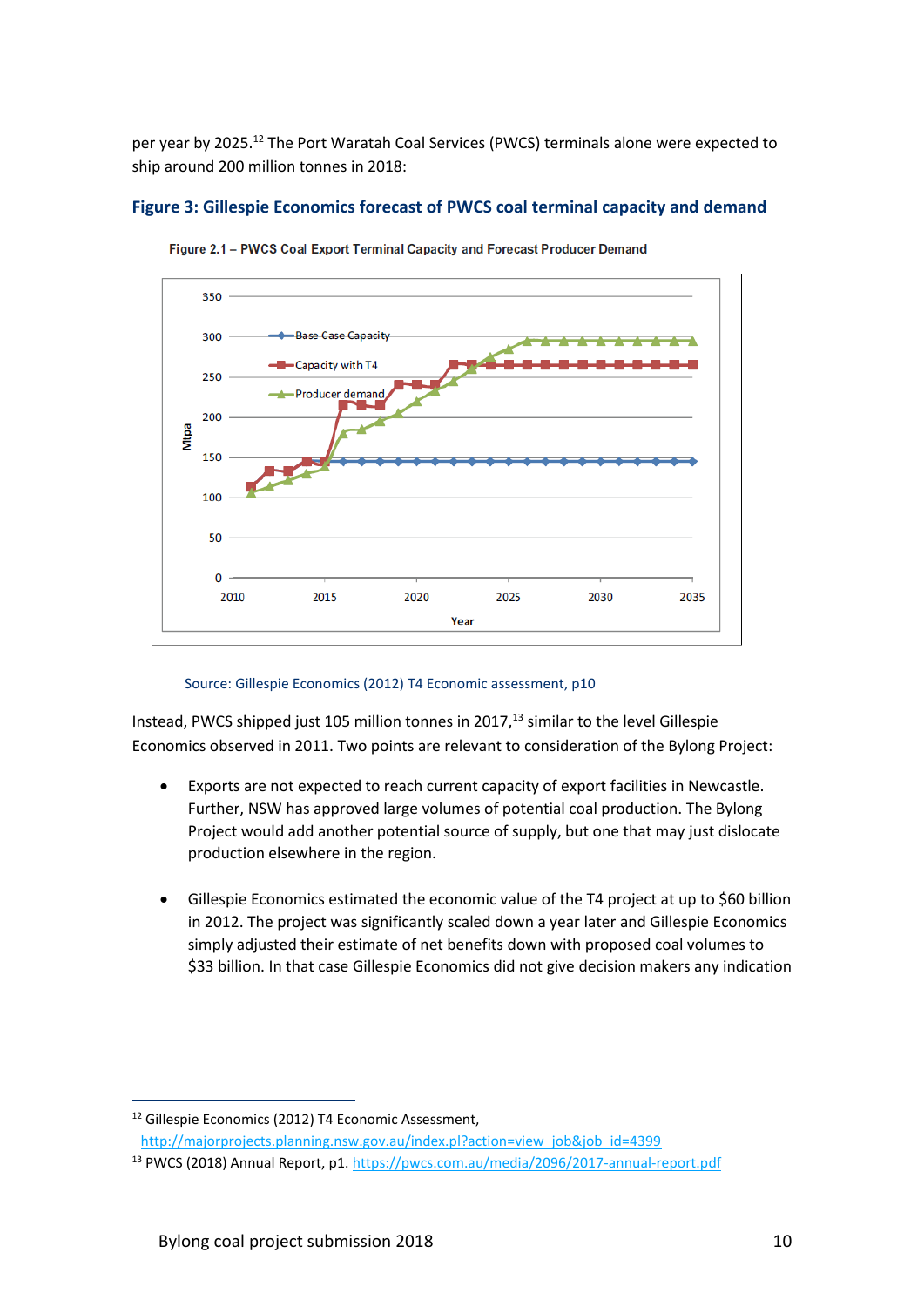that there was a possibility that the T4 project would not be commercially viable and that approving it could result in zero benefit. $14$ 

The Cobbora Coal Project was estimated to bring net benefits of \$2.0 billion by Gillespie Economics, but was later abandoned at significant cost to the community. The Shenhua Watermark project was forecast to bring net benefits of \$1.3 billion, but has not progressed.<sup>15</sup>

### **Coal price increases**

1

Coal prices have increased since mid 2016, with Newcastle benchmark prices above \$USD80 per tonne for most of the last two years. However, this increase is driven not by increased demand but by reduced supply from the world's largest coal producing country – China. This is driven by Chinese Government policy to reduce production from dangerous, dirty and lossmaking mines and act on air quality. This is widely understood by market analysts, including the Federal Department of Industry:

### *China's coal imports will continue to be driven by government policy*

*China's thermal coal imports surged by an estimated 21 per cent over June and July, driven by a prolonged heatwave,…There has also been a decline in China's domestic coal output. In addition to the closure of 80 million tonnes of capacity in the year to July — as part of the annual target of 150 million tonnes — there have been renewed efforts to reduce pollution and improve mine safety. Subdued domestic coal production is expected to continue to provide support for imports in the near-term.*<sup>16</sup>

<sup>14</sup> Gillespie Economics (2012) *Terminal 4 Project Economic Assessment*, Gillespie Economics (2013) Terminal 4 *Project Economic assessment of modified design*, [http://majorprojects.planning.nsw.gov.au/index.pl?action=view\\_job&job\\_id=4399](http://majorprojects.planning.nsw.gov.au/index.pl?action=view_job&job_id=4399)

<sup>&</sup>lt;sup>15</sup> Gillespie Economics (2012) Cobbora Coal Project Economic Assessment, [https://majorprojects.accelo.com/public/b6e5fdf636129edfdc6690ecff477a89/28.%20Cobbora%20Co](https://majorprojects.accelo.com/public/b6e5fdf636129edfdc6690ecff477a89/28.%20Cobbora%20Coal%20Project%20EA%20-%20%20Chapter%2020%20-%20Economics.pdf) [al%20Project%20EA%20-%20%20Chapter%2020%20-%20Economics.pdf,](https://majorprojects.accelo.com/public/b6e5fdf636129edfdc6690ecff477a89/28.%20Cobbora%20Coal%20Project%20EA%20-%20%20Chapter%2020%20-%20Economics.pdf) Gillespie Economics (2012) Watermark Coal Project Economic Assessment, [https://majorprojects.accelo.com/public/23e06b5f535d19d5c7760c09e0940fc7/35.%20Watermark%2](https://majorprojects.accelo.com/public/23e06b5f535d19d5c7760c09e0940fc7/35.%20Watermark%20Coal%20Project%20EIS%20-%20Appendix%20AF%20-%20Economic%20Impact%20Assessment.pdf) [0Coal%20Project%20EIS%20-%20Appendix%20AF%20-%20Economic%20Impact%20Assessment.pdf;](https://majorprojects.accelo.com/public/23e06b5f535d19d5c7760c09e0940fc7/35.%20Watermark%20Coal%20Project%20EIS%20-%20Appendix%20AF%20-%20Economic%20Impact%20Assessment.pdf) Ferguson (2017) *Failed NSW Government mine land sales bring in \$73m*

[https://www.abc.net.au/news/2017-11-02/cobbora-sold/9111724;](https://www.abc.net.au/news/2017-11-02/cobbora-sold/9111724) Foley (2018) *Shenhua set two year deadline to dig Liverpool Plains coal mine*

[https://www.northerndailyleader.com.au/story/5539927/shenhua-set-two-year-deadline-to-dig](https://www.northerndailyleader.com.au/story/5539927/shenhua-set-two-year-deadline-to-dig-liverpool-plains-coal-mine/)[liverpool-plains-coal-mine/](https://www.northerndailyleader.com.au/story/5539927/shenhua-set-two-year-deadline-to-dig-liverpool-plains-coal-mine/) 

<sup>&</sup>lt;sup>16</sup> Office of Chief Economist (2018) Resources and Energy Quarterly September 2018. [https://publications.industry.gov.au/publications/resourcesandenergyquarterlyseptember2018/docu](https://publications.industry.gov.au/publications/resourcesandenergyquarterlyseptember2018/documents/Resources-and-Energy-Quarterly-September-2018.pdf) [ments/Resources-and-Energy-Quarterly-September-2018.pdf](https://publications.industry.gov.au/publications/resourcesandenergyquarterlyseptember2018/documents/Resources-and-Energy-Quarterly-September-2018.pdf)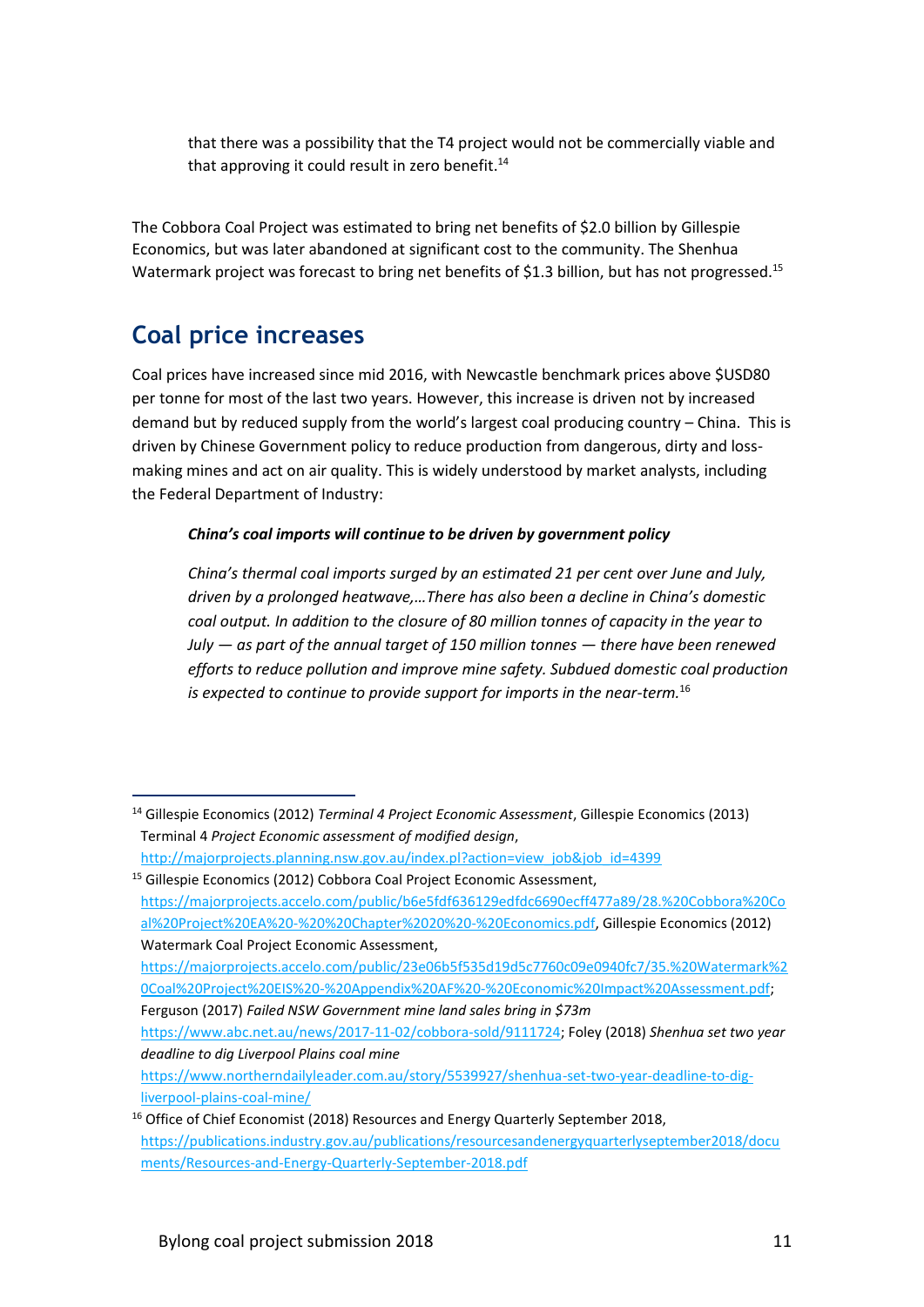The Federal Department of Industry and most analysts expect these high prices to be short lived, although many have been saying this for more than a year now:

*The forecast decline in the thermal coal price is underpinned by an expected softening in import demand, particularly as domestic supply picks up in China…*<sup>13</sup>

Chinese policy may keep coal prices high for some time, making the Bylong Project viable. KEPCO themselves may choose to supply from the project for security of supply reasons. However, the Project's success is largely reliant on policy decisions by third parties rather than its own economic case. This increases the level of risk associated with the project.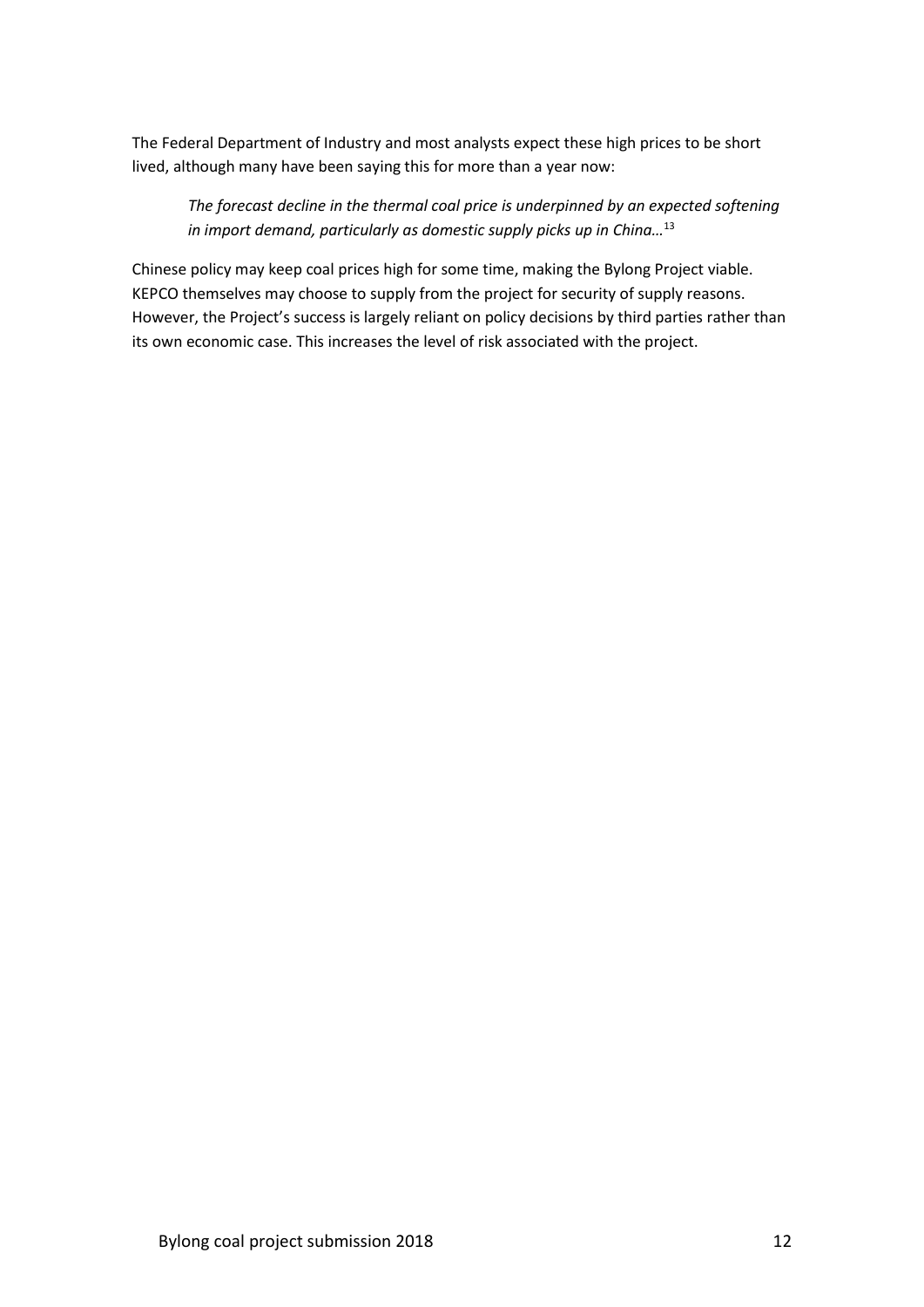# **Employment and local economic effects**

Several economic modelling exercises have now been conducted by consultants to the Bylong Project, using both input-output models and computable general equilibrium models. Across these modelling exercises the consultants estimate the project could generate anywhere between zero and 830 jobs in the local area:

#### **Figure 4: Modelling summary table**

|                                             | Regional<br>Annual Gross<br>Product | Gross<br>Regional<br>Annual<br>Income | Operational<br>Annual<br>Employment |
|---------------------------------------------|-------------------------------------|---------------------------------------|-------------------------------------|
| <b>IO Analysis</b>                          | \$380M                              | <b>NA</b>                             | 830 Part time and Full time         |
|                                             |                                     |                                       |                                     |
| <b>CGE Analysis</b>                         |                                     |                                       |                                     |
| - Inelastic labour supply                   | <b>NA</b>                           |                                       |                                     |
| 0.15<br>labour<br>supply<br>٠<br>elasticity | \$248M to \$739M                    | \$268M to \$860M                      | 153 to 365 FTE                      |
| 0.30<br>labour<br>supply<br>elasticity      | \$258M to \$769M                    | \$278M to \$870M                      | 272 to 648 FTE                      |

Table 3 - IO and CGE Analysis Results for the MWRC LGA During Project Operation

### Source: Gillespie Economics (2018) Response to the Planning Assessment Commission's Comments on the Economic Impact Assessment, p19

The wide range in estimates results from different model assumptions relating to the labour supply. 'Inelastic labour supply' sees workers simply move from one job to another with no new jobs created at all. The IO Analysis line assumes that all jobs are new, not just in the mine but also in companies that service the mine or provide goods and services to its 'new' workers.

None of these estimates are particularly useful to decision makers as there is no indication as to what local labour market conditions are like or what they might be like in the future. This is because, in my experience, the modelling exercises are generally entirely desktop based, with no data collected from the locality. It appears that none of the consulting economists have visited the region to interview local businesses and collect data on the local economy and its interlinkages.

In my experience, this is common. Economic consultants rarely visit the sites they assess. It is time consuming to gather data from the field. Much of this data would be qualitative and based on interviews.

An unstated assumption of all these modelling exercises is that the project is financially viable, begins on time and runs consistently for the entire project life. As discussed above, this is unlikely. There is no certainty that the project will run as planned and according to schedule. These estimates are best-case scenarios.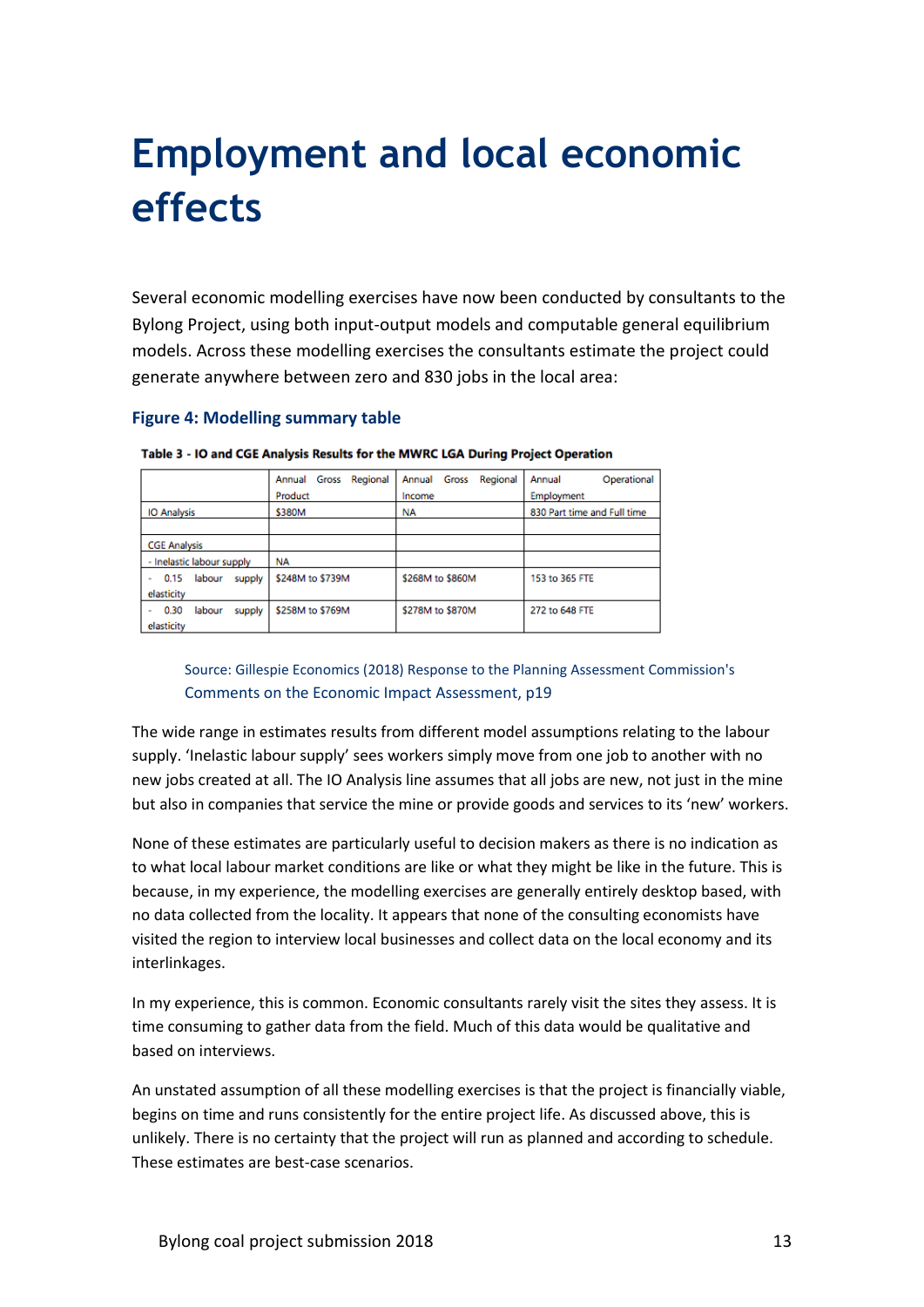Estimates of regional economic output from these models should not be given great weight. Official statistics on the output of small regions are rarely published and not based on actual data collection, but usually derived from national or state-level statistics. The only state treasury to publish such figures that we are aware of is Queensland, which clearly labels their estimates 'experimental', explaining:

*The statistics are labelled 'experimental' owing to the paucity of economic statistics available at the regional level to assist with more rigorous estimation. As such, care should be taken when interpreting changes at the regional industry level.* <sup>17</sup>

The CGE modelling exercise goes beyond gross regional product, estimating gross regional income which it claims:

*[Is] the preferred measure of economic welfare, ie whether the region as a whole is better or worse off.<sup>18</sup>*

Cadence Economics estimate the supposed welfare impact for the modified project on the Mid West Regional Council Local Government Area (LGA) at \$4,866 million (present value). This is sixteen times higher than Gillespie Economics' \$301 million estimate of the net present value of the project for all of NSW in cost benefit analysis, a tool more usually associated with changes in economic welfare economics.

The limited value of the Cadence Economics gross regional income estimate is obvious when compared to the population of the LGA  $-$  24,076 people in 2016.<sup>19</sup> As such, Cadence Economics' estimate, this increase in the region's 'welfare' is equal to \$202,110 dollars for every man, woman and child in the LGA, which is clearly unrealistic. If this were the case, it is unlikely that so many local residents would be protesting against the project.<sup>20</sup>

In fact, most of the benefits of the proposed Project and the coal price remain high enough to ensure consistent operation, will accrue to KEPCO. The Gillespie Economics cost benefit analysis correctly interprets this benefit as accruing to the Korean community, rather than the Mid West Region LGA.

<sup>1</sup> <sup>17</sup> Queensland Treasury and Trade (2013) Experimental Estimates of Gross Regional Product, [http://www.qgso.qld.gov.au/products/reports/experimental-estimates-grp/experimental-estimates](http://www.qgso.qld.gov.au/products/reports/experimental-estimates-grp/experimental-estimates-grp-2010-11.pdf)[grp-2010-11.pdf](http://www.qgso.qld.gov.au/products/reports/experimental-estimates-grp/experimental-estimates-grp-2010-11.pdf)

 $18$  Cadence Economics (2018) Economic impact assessment of the Bylong Coal project July 2018, [https://majorprojects.accelo.com/public/4156623d554e7256365dfc0ab581b992/Appendix%20L%20Ec](https://majorprojects.accelo.com/public/4156623d554e7256365dfc0ab581b992/Appendix%20L%20Economic%20Impact%20Assessment%20for%20Revised%20Mine%20Plan.pdf) [onomic%20Impact%20Assessment%20for%20Revised%20Mine%20Plan.pdf](https://majorprojects.accelo.com/public/4156623d554e7256365dfc0ab581b992/Appendix%20L%20Economic%20Impact%20Assessment%20for%20Revised%20Mine%20Plan.pdf)

<sup>19</sup> ABS (2016) Census QuickStats,

[http://quickstats.censusdata.abs.gov.au/census\\_services/getproduct/census/2016/quickstat/LGA1527](http://quickstats.censusdata.abs.gov.au/census_services/getproduct/census/2016/quickstat/LGA15270) [0](http://quickstats.censusdata.abs.gov.au/census_services/getproduct/census/2016/quickstat/LGA15270)